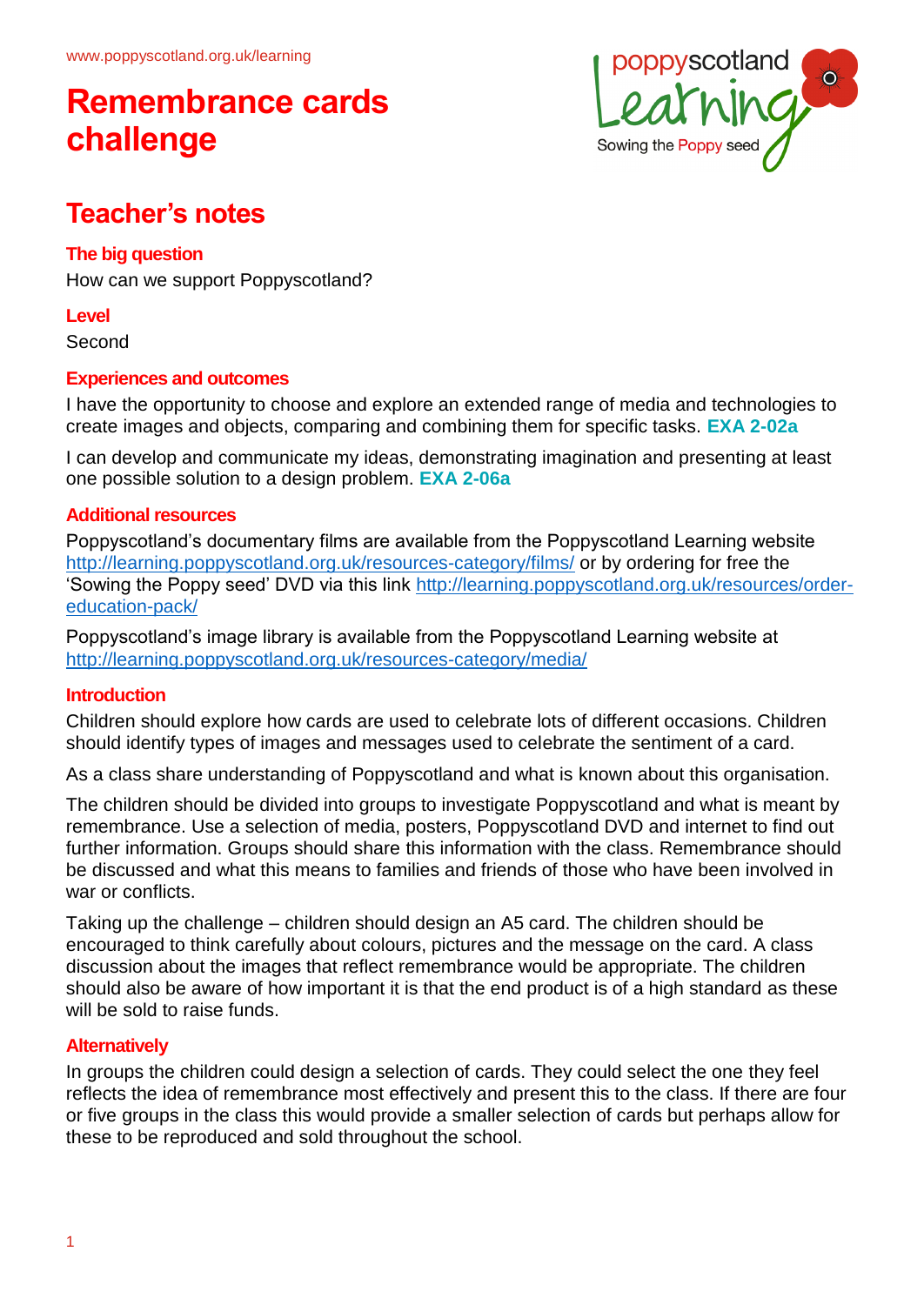

### **Finally**

The class could decide upon a simple logo for their cards and possibly a name for their card company could also be chosen. Each child could design a small logo and the class vote on which one to use.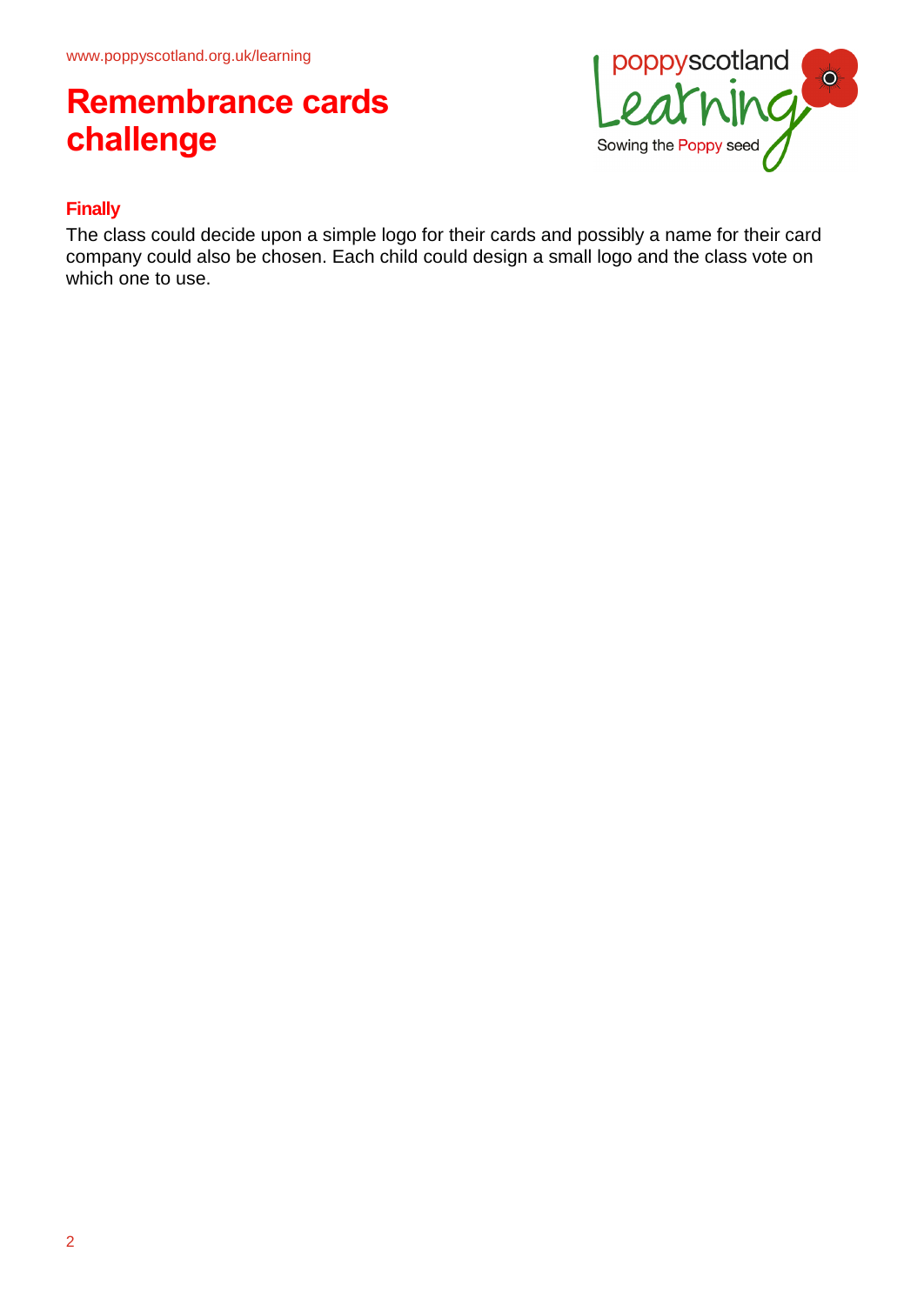

## **Your challenge**

At the time of remembrance lots of people think of family and friends. In order for them to keep in touch at this time, Poppyscotland would like a range of cards available that could be sold to raise money.

Think carefully about the images and lettering and how it will look as a finished product.

Remember these will be printed and may be sent all around the world.

### **Design criteria**

- Your card will be A5 size;
- It should include a message and graphics;
- Choice of colours should be thought about carefully.

### **Learning intention**

I am learning to communicate my ideas using various images and different media and about using relevant images to make a card for a specific purpose.

#### **Success criteria**

- Relevant images selected.
- Colours pictures and messages significant to remembrance used.
- Completed card.